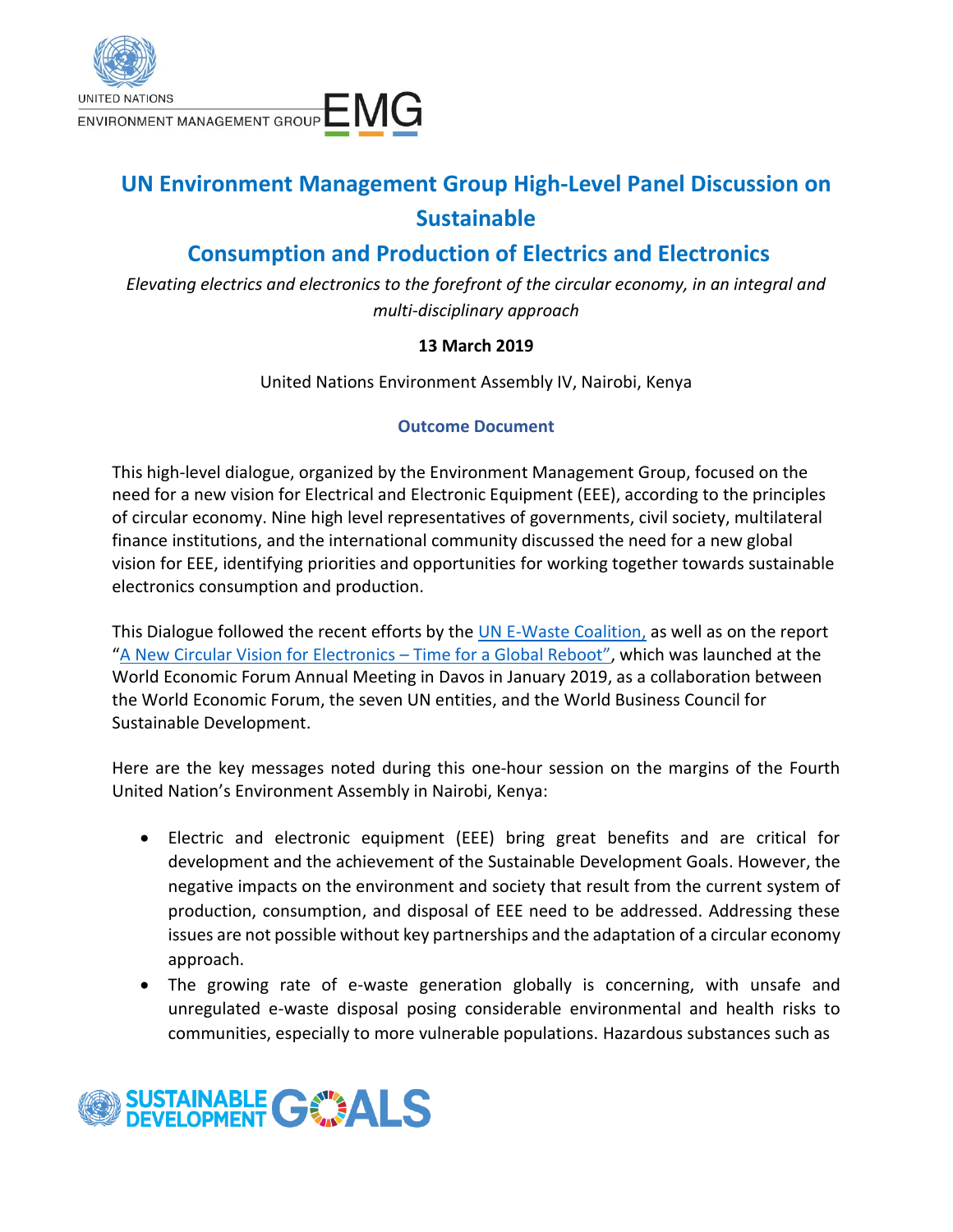

mercury, cadmium, and lead are released into the air, soil, and water due to inappropriate recycling methods of products such as mobile phones, fridges, laptops, and TVs.

- **A multidisciplinary and a multi-stakeholder approach** is integral to covering the entire lifecycle of EEE and associated actors such as designers, manufacturers, investors, traders, miners, raw material producers, consumers, policy-makers, etc.
- **It is vital to have a lifecycle approach to EEE.** This includes targeting the very early stages of product development, including conceptualization and design stages. In some cases, there might be the need to deconstruct and re-think the whole life-cycle of the product.
- **Youth empowerment and education** is key to achieving the circular economy approach. The young generation are the biggest consumers of EEE and must be included in decisionmaking and policy development. It is important to include sustainable electronics consumption and production in in school's curriculum to ensure an understanding of circular approaches from a young age.
- **Establishment of relevant policies and a regulatory framework** is needed to strengthen national legislation on e-waste. The law on e-waste passed in 2016 in Ghana, called "sustainable control of e-waste and electronics", was praised as a success story in this regard.
- **Safe collection and handling of e-waste** is a growing challenge that could not be addressed unless there are increased public and private partnerships, global regulations, and incentives for manufacturers to phase out unrecyclable parts in production.
- **Knowledge sharing** between countries, especially best practices, can be helpful in improving the lifecycle of EEE.
- **The need for public-private partnerships and strengthened collaboration** in the implementation of the vision, including through better design, new and inclusive business models, and state of the art technology for resource recovery was highlighted.
- Two main fora were presented which are bringing EEE to the forefront of the circular economy, in an integral and multi-disciplinary approach:
	- o **The E-waste Coalition**, a group of seven UN entities that have come together to increase cooperation and more efficiently provide support to Member States and Parties to address the e-waste challenge. The coalition brings together: the International Labour Organization (ILO); the International Telecommunication Union (ITU); the United Nations Environment Programme (UNEP); the United